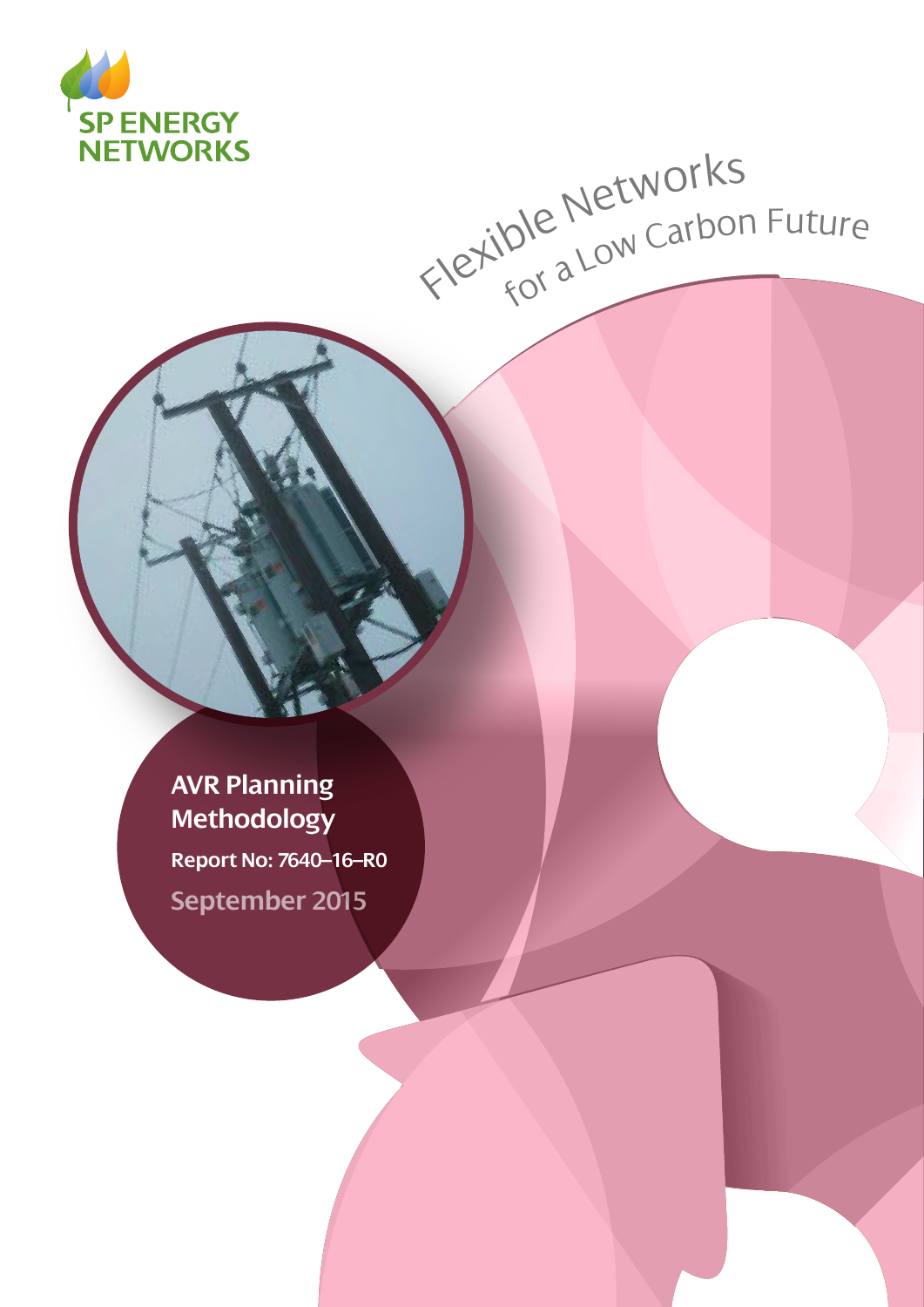П

#### **DOCUMENT HISTORY AND STATUS**

| CONFIDENTIALITY (Confidential or not confidential):<br>Confidential |                                              |  |  |  |
|---------------------------------------------------------------------|----------------------------------------------|--|--|--|
| Project No.:                                                        | 7640                                         |  |  |  |
| Project Name:                                                       | Flexible Networks - AVR Planning Methodology |  |  |  |
| Author:                                                             | Charlotte Higgins                            |  |  |  |
| Issued by:                                                          | <b>TNEI Services Ltd</b>                     |  |  |  |

| <b>Revision</b>   | Date issued | Reviewed<br>by | Approved<br>by | Date<br>Approved | <b>Revision Type</b> |
|-------------------|-------------|----------------|----------------|------------------|----------------------|
| D <sub>0</sub> .0 | 13/08/2015  |                |                |                  | Draft                |
| R <sub>0</sub> .0 | 23/09/2015  | W. Peat        | W. Peat        | 23/09/2015       | First release        |
|                   |             |                |                |                  |                      |

#### **Quality Assurance**

TNEI is registered with Ocean Certification Limited (Certificate Number C145013 Q) as compliant with International Standard EN ISO 9001:2008. All work conducted by TNEI, its subsidiary companies and its subcontractors is carried out in accordance with in-house procedures and documentation.

#### **Disclaimer**

THE CONTENTS OF THIS DOCUMENT ARE FOR THE CONFIDENTIAL USE OF ONLY THOSE PERSONS TO WHOM IT IS INTENDED, AND MAY NOT BE REPRODUCED OR CIRCULATED IN WHOLE OR IN PART.

| <b>TNEI Services Ltd</b>                                                       |                                                                                          |                                                           |                                                       |  |  |  |  |
|--------------------------------------------------------------------------------|------------------------------------------------------------------------------------------|-----------------------------------------------------------|-------------------------------------------------------|--|--|--|--|
| <b>Bainbridge House</b><br>86 - 90 London Road                                 | Milburn House<br>Dean Street                                                             | <b>Oueens House</b><br>19 St Vincent Place                | <b>Chester House</b><br>76-86 Chertsey Road<br>Woking |  |  |  |  |
| Manchester<br>M1 2PW<br>Tel: +44 (0) 161 233 4800<br>Fax: +44 (0) 161 233 4801 | Newcastle Upon Tyne<br>NE1 1LE<br>Tel: +44 (0) 191 211 1400<br>Fax: +44 (0) 191 211 1432 | Glasgow<br>G1 2DT<br>United Kingdom<br>Tel: 0141 428 3184 | Surrey<br>GU21 5BJ<br>United Kingdom                  |  |  |  |  |

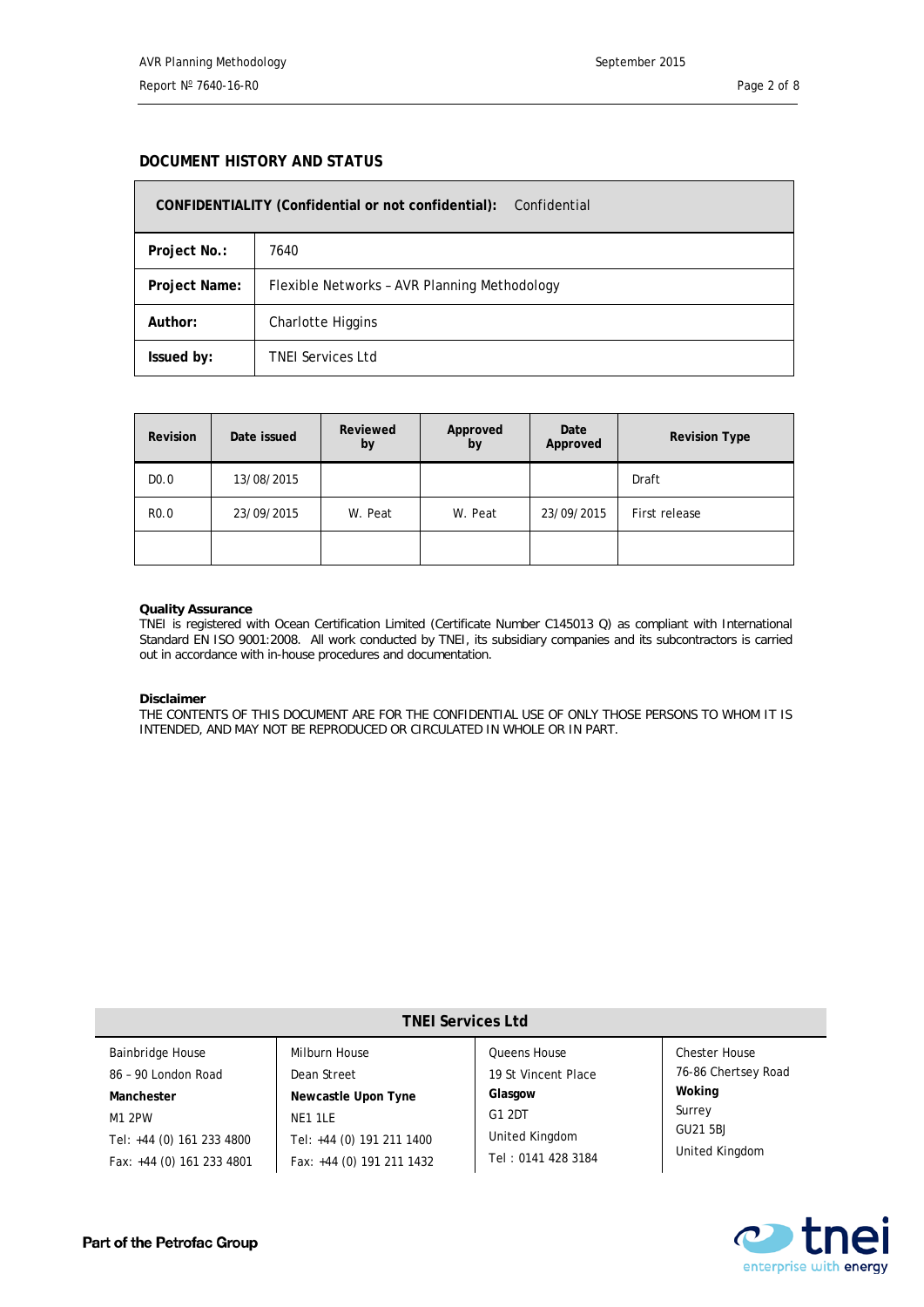# **CONTENTS**

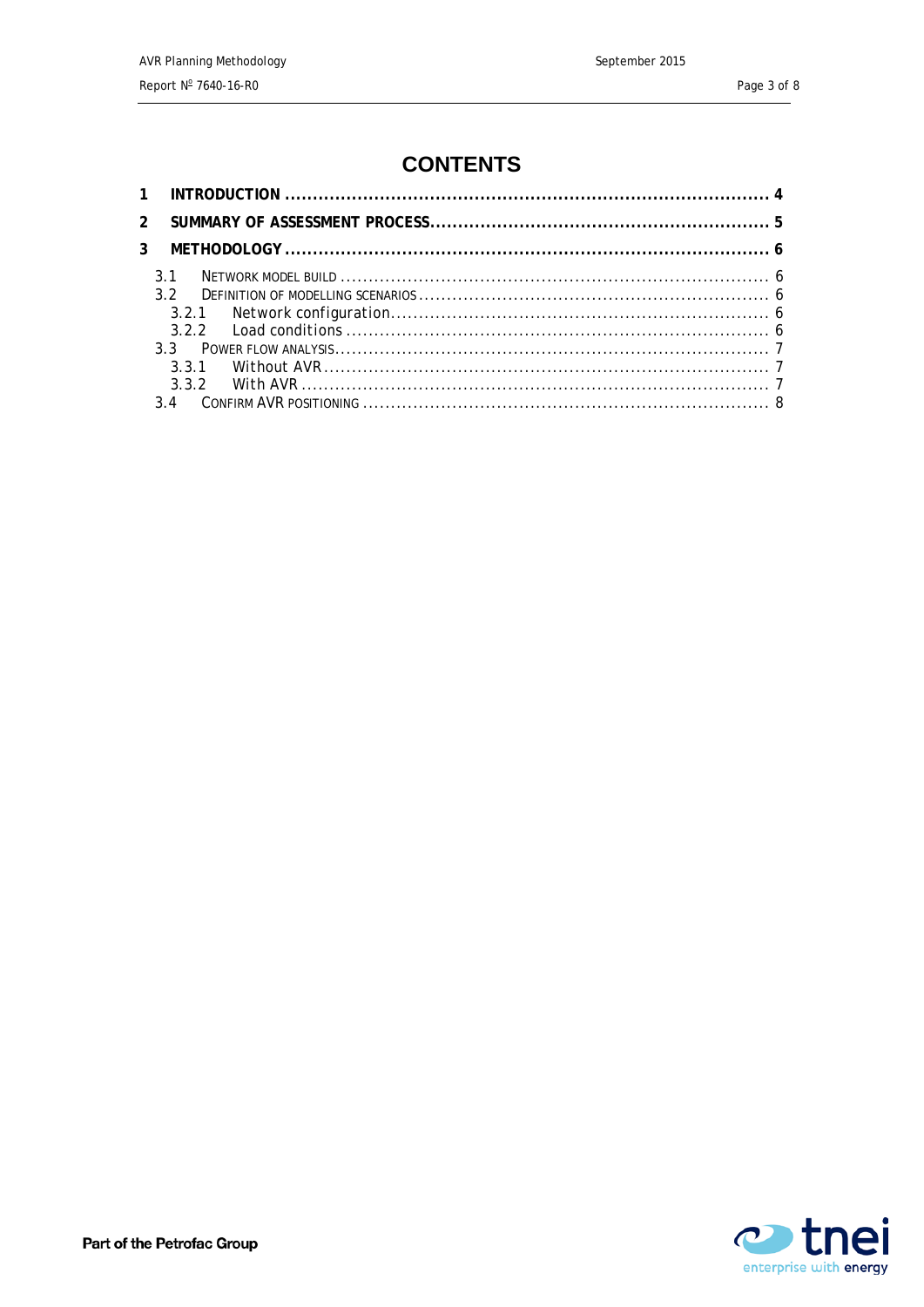## <span id="page-3-0"></span>**1 Introduction**

This planning methodology describes the process required to assess the capability of an automatic voltage regulator (AVR) to mitigate voltage drop experienced as a result of load transfer based network control and/or automation. This is based on application to an 11kV distribution network to increase the capacity headroom through network reconfiguration. Voltage constraints are increasingly likely as the length of HV feeder transfer grows.

The method outlined here is based on that applied during the 'Flexible Networks for a Low Carbon Future' LCNF project, but is generalised to address typical situations (particularly with respect to the scope of network monitoring) when evaluating the application of network automation and AVRs to 11kV networks in general.

AVRs are also applied to mitigate voltage rise along long circuits due to generation. This generic methodology is equally applicable to assessing the capability of AVRs for enabling generation connections.

In this guide, an "11kV network" is a part of the 11kV distribution system, supplied from one or more primary substations, which is electrically continuous at 11kV. In loadflow analysis terms, such a network could be analysed using a single 11kV swing bus.

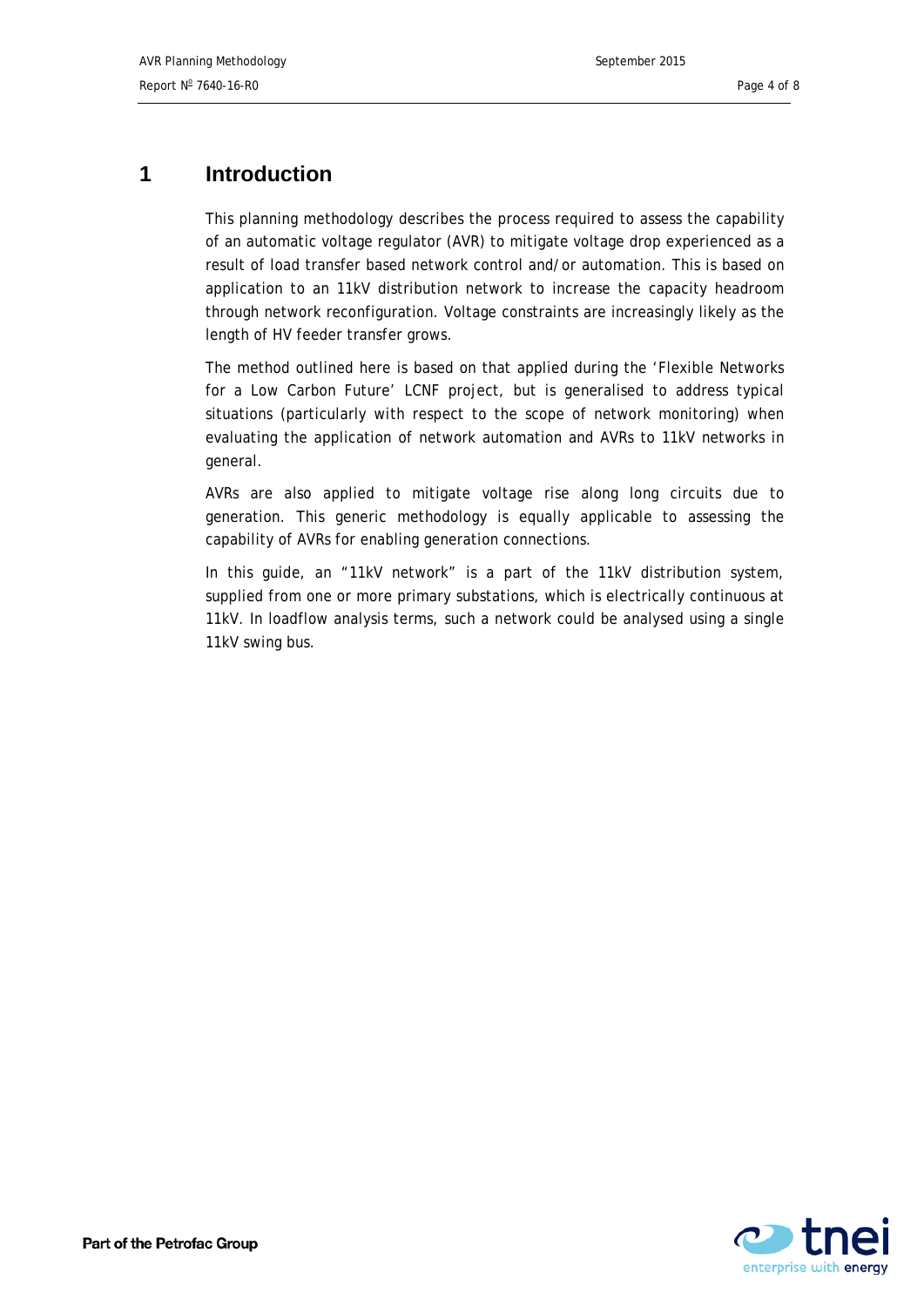## <span id="page-4-0"></span>**2 Summary of Assessment Process**

The process of assessing the effectiveness of an AVR to keep the voltage along an 11kV circuit within statutory limits under various load transfer network configurations can be considered in a number of stages as follows:

- 1. Network model build
- 2. Definition of modelling scenarios
	- a. Network configurations
	- b. Load conditions including representation of demand and generation
- 3. Power flow analysis
	- a. Scenarios without AVR to identify optimal AVR location/s
	- b. Rerun scenarios with AVR to confirm location/s
- 4. Confirm AVR positioning with wayleaving and rerun studies if required

Each of these assessment stages, together with required data, is described in the following section. This can be integrated with application of the Network Reconfiguration Planning Methodology – Section 7 Detailed Power Flow Assessment of Transfer Options, where potential voltage issues are identified.

The use of AVRs for generation connections and corresponding appropriate planning methodology is still under discussion and so not addressed here. Whilst there is a place for AVRs in facilitating renewable energy, they must be subject to appropriate design guidelines in future.

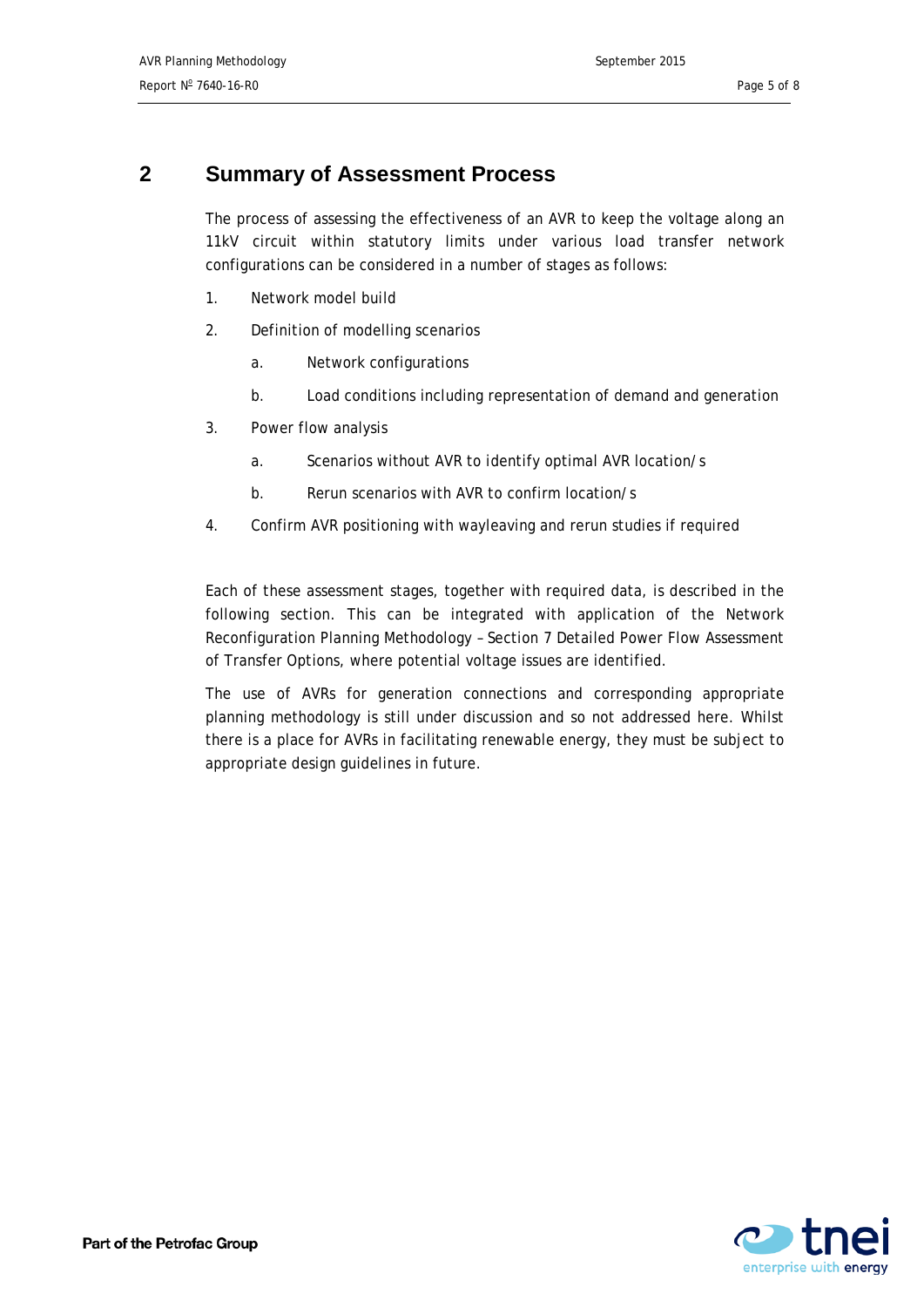## <span id="page-5-0"></span>**3 Methodology**

#### <span id="page-5-1"></span>**3.1 Network model build**

A network model should be constructed as follows in power flow analysis software such as IPSA, DigSilent Powerfactory or PSS/E:

- Extraction of circuit data (connectivity, length, conductor type, impedance, conductor rating) from network asset database,
- Extraction of transformer data (location, rating, impedance) from network asset database,
- Apply appropriate assumptions for network asset characteristics where data is not available based on surrounding assets and/or typical asset specifications.

The minimum scope of the network model should be from the 11kV busbars at the primary substation to the LV busbar at each secondary substation, and to the metering point of HV customers. It is only necessary to model the 11kV circuit on which the AVR is to be deployed and any interconnecting 11kV circuits.

### <span id="page-5-2"></span>**3.2 Definition of modelling scenarios**

#### <span id="page-5-3"></span>**3.2.1 Network configuration**

Definition of network configuration scenarios should be consistent with requirements defined for load transfer based network control and/or automation, as described in Network Reconfiguration Planning Methodology and Application Guide. This will consist of a "base" case with the network in existing configuration (normal and backfeed) and a number of load transfer network reconfigurations.

#### <span id="page-5-4"></span>**3.2.2 Load conditions**

Definition of loading scenarios should be consistent with requirements defined for load transfer based network control and/or automation, as described in Network Reconfiguration Planning Methodology and Application Guide. These should include;

- The times of peak demand on the HV feeder from which load is to be transferred,
- The times of peak demand on the HV feeder to which load is to be transferred,
- The times of peak aggregate demand on the HV feeder from which load is to be transferred and on the HV feeder to which load is to be transferred,
- The potential impact of any connected generation under load transfer conditions.

The following load data is required:

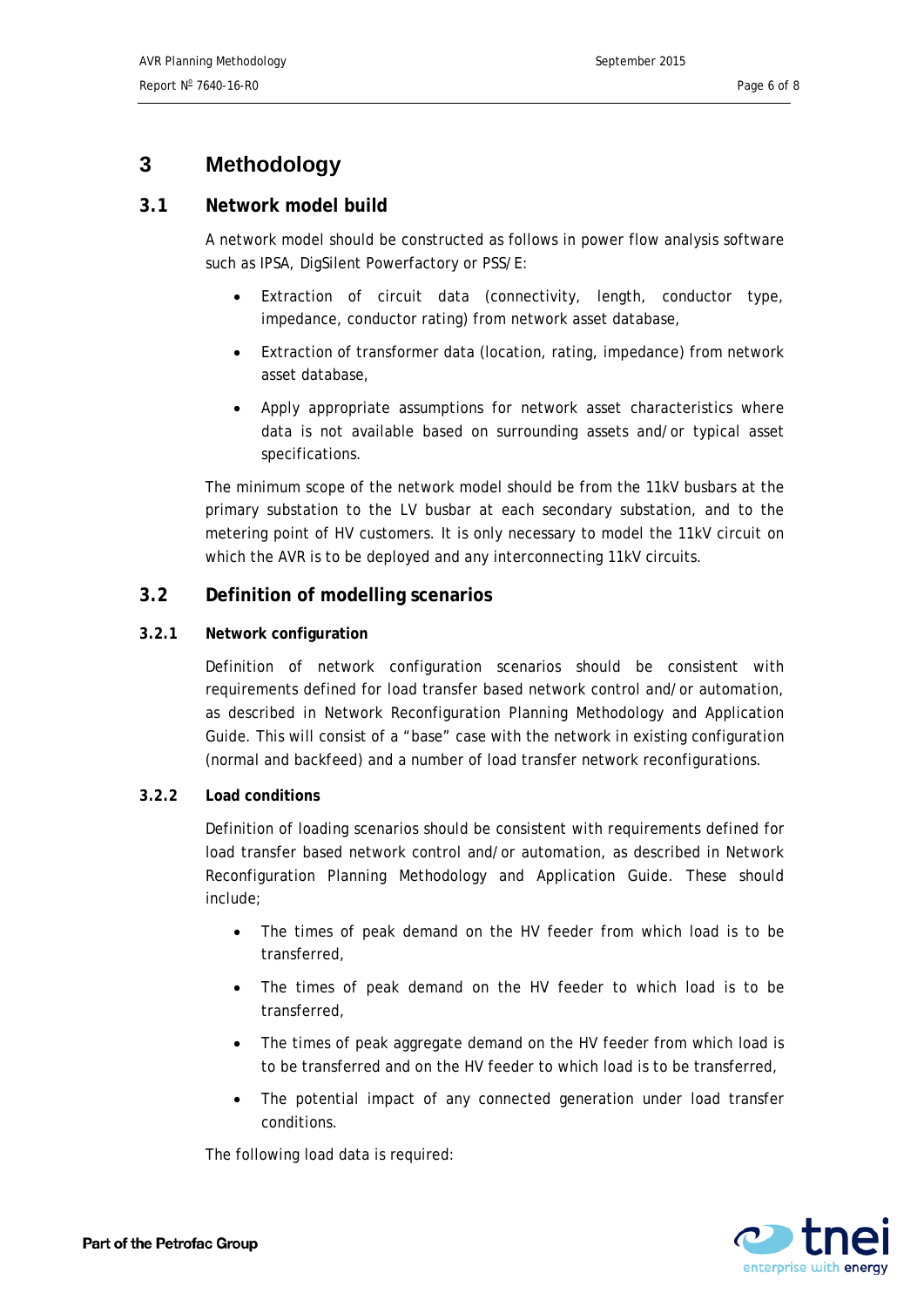• For each secondary substation or HV customer which is explicitly represented in the loadflow model, the measured or allocated real and reactive load.

Load data can be extracted from the network load database. Half-hourly average or spot measurements are preferred. Measured primary substation voltage should be used if available.

#### 3.2.2.1 Secondary Substation Loading Methodology

Measured loads should be used where available. If not, the peak loading at each secondary substation can be estimated based on common rules-of-thumb for ground mounted and pole mounted substations (e.g. proportion of load measured by Maximum Demand Indicators loading, percentage of transformer rating respectively). Detailed analysis of secondary substation peak loading indicated that these simple assumptions are fairly representative (Technical Note on Investigation of Diversity in Secondary Substation Load). Intermittent point loads (such as large pumps at waste water treatment works) are not represented so well. Loads can then be globally scaled to match required peak HV circuit loading.

#### <span id="page-6-0"></span>**3.3 Power flow analysis**

#### <span id="page-6-1"></span>**3.3.1 Without AVR**

To determine the optimum location of the AVR, load flow studies should be run for the modelling scenarios to determine the extent of any voltage excursions.

#### <span id="page-6-2"></span>**3.3.2 With AVR**

Once the optimum location/s is identified, modelling scenarios should be rerun with the AVR model to evaluate the capability of the AVR to maintain the network with statutory voltage limits and AVR current rating. Results should inform the final selection of feasible load transfer network reconfigurations.

#### 3.3.2.1 AVR Model

The AVR can be modelled using a simple transformer model, with manual tap settings or with more sophisticated AVR models in power system software such as IPSA. The IPSA AVR model was developed as part of Flexible Networks. The IPSA AVR model enables selection of the appropriate control mode (Bi-directional, Co-Generation etc.) to automatically determine the required tap position. It was validated against measurements from detailed AVR performance testing at the Power Networks Demonstration Centre.

Proper consideration should be taken of the appropriate regulator basic settings (such as set point and band width), Reverse Power Sensing control modes and of other settable parameters, such as Line Drop Compensation values. The presence and behaviour of generation on HV circuits for load transfer based network control and/or automation applications will influence selection of the appropriate mode for example.